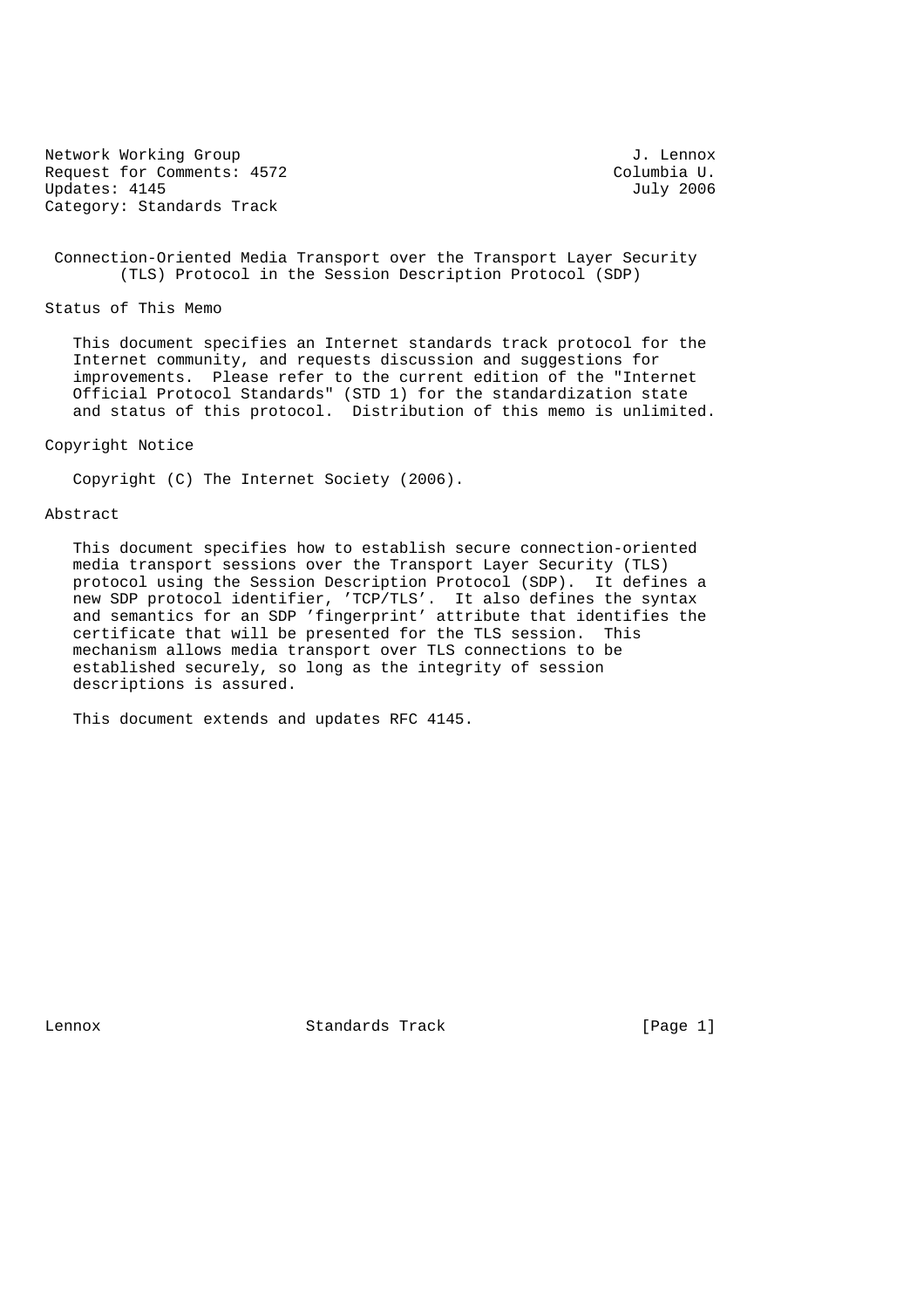Table of Contents

| $\mathcal{R}$ |                                                 |
|---------------|-------------------------------------------------|
|               |                                                 |
|               |                                                 |
|               | 3.3. The Need for Self-Signed Certificates 5    |
|               | 3.4. Example SDP Description for TLS Connection |
|               |                                                 |
| 5.            |                                                 |
|               |                                                 |
|               |                                                 |
|               |                                                 |
|               |                                                 |
|               |                                                 |
|               |                                                 |
|               |                                                 |
|               |                                                 |

Lennox Standards Track [Page 2]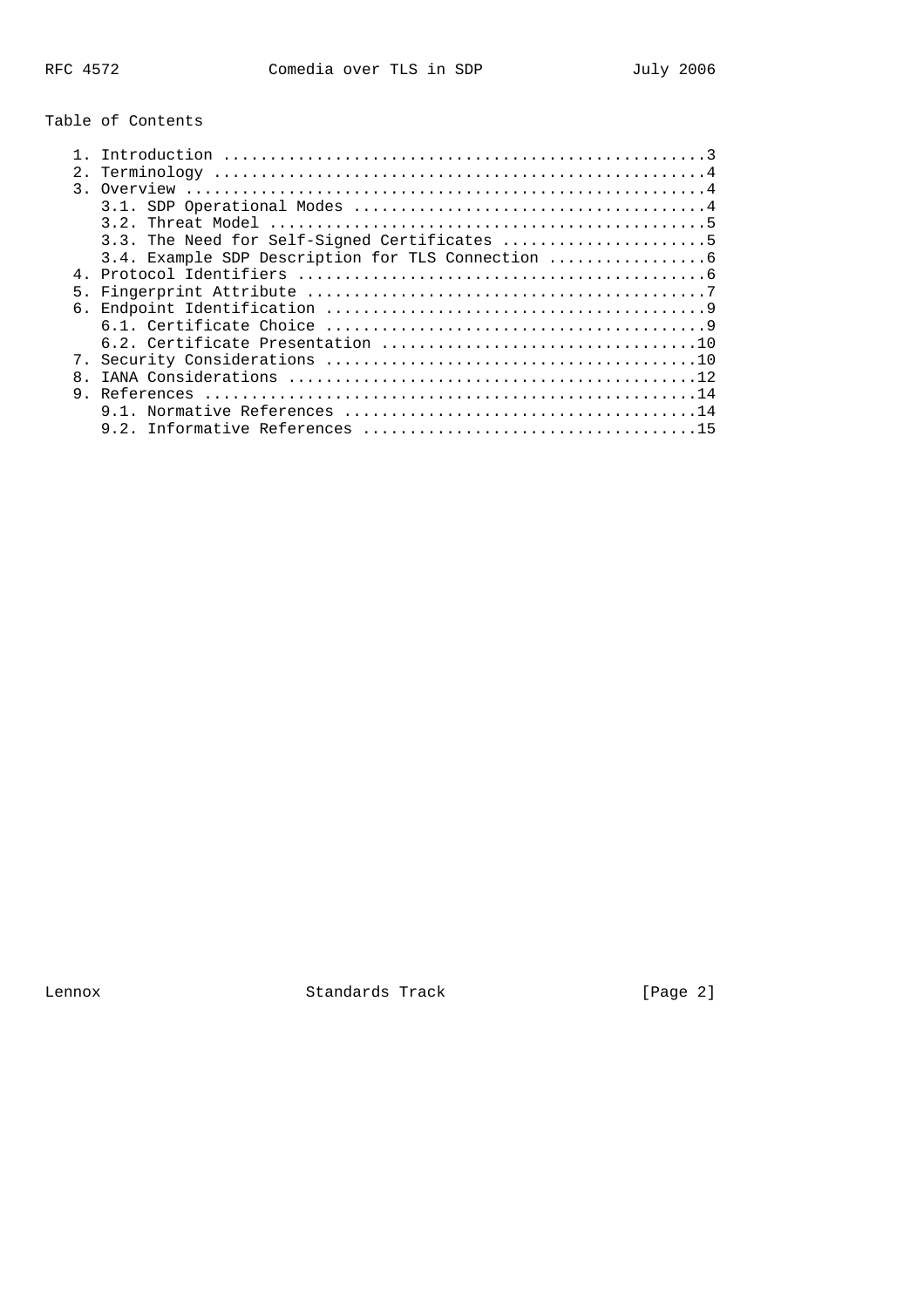# 1. Introduction

 The Session Description Protocol (SDP) [1] provides a general-purpose format for describing multimedia sessions in announcements or invitations. For many applications, it is desirable to establish, as part of a multimedia session, a media stream that uses a connection oriented transport. RFC 4145, Connection-Oriented Media Transport in the Session Description Protocol (SDP) [2], specifies a general mechanism for describing and establishing such connection-oriented streams; however, the only transport protocol it directly supports is TCP. In many cases, session participants wish to provide confidentiality, data integrity, and authentication for their media sessions. This document therefore extends the Connection-Oriented Media specification to allow session descriptions to describe media sessions that use the Transport Layer Security (TLS) protocol [3].

 The TLS protocol allows applications to communicate over a channel that provides confidentiality and data integrity. The TLS specification, however, does not specify how specific protocols establish and use this secure channel; particularly, TLS leaves the question of how to interpret and validate authentication certificates as an issue for the protocols that run over TLS. This document specifies such usage for the case of connection-oriented media transport.

 Complicating this issue, endpoints exchanging media will often be unable to obtain authentication certificates signed by a well-known root certification authority (CA). Most certificate authorities charge for signed certificates, particularly host-based certificates; additionally, there is a substantial administrative overhead to obtaining signed certificates, as certification authorities must be able to confirm that they are issuing the signed certificates to the correct party. Furthermore, in many cases endpoints' IP addresses and host names are dynamic: they may be obtained from DHCP, for example. It is impractical to obtain a CA-signed certificate valid for the duration of a DHCP lease. For such hosts, self-signed certificates are usually the only option. This specification defines a mechanism that allows self-signed certificates can be used securely, provided that the integrity of the SDP description is assured. It provides for endpoints to include a secure hash of their certificate, known as the "certificate fingerprint", within the session description. Provided that the fingerprint of the offered certificate matches the one in the session description, end hosts can trust even self-signed certificates.

 The rest of this document is laid out as follows. An overview of the problem and threat model is given in Section 3. Section 4 gives the basic mechanism for establishing TLS-based connected-oriented media

Lennox Standards Track [Page 3]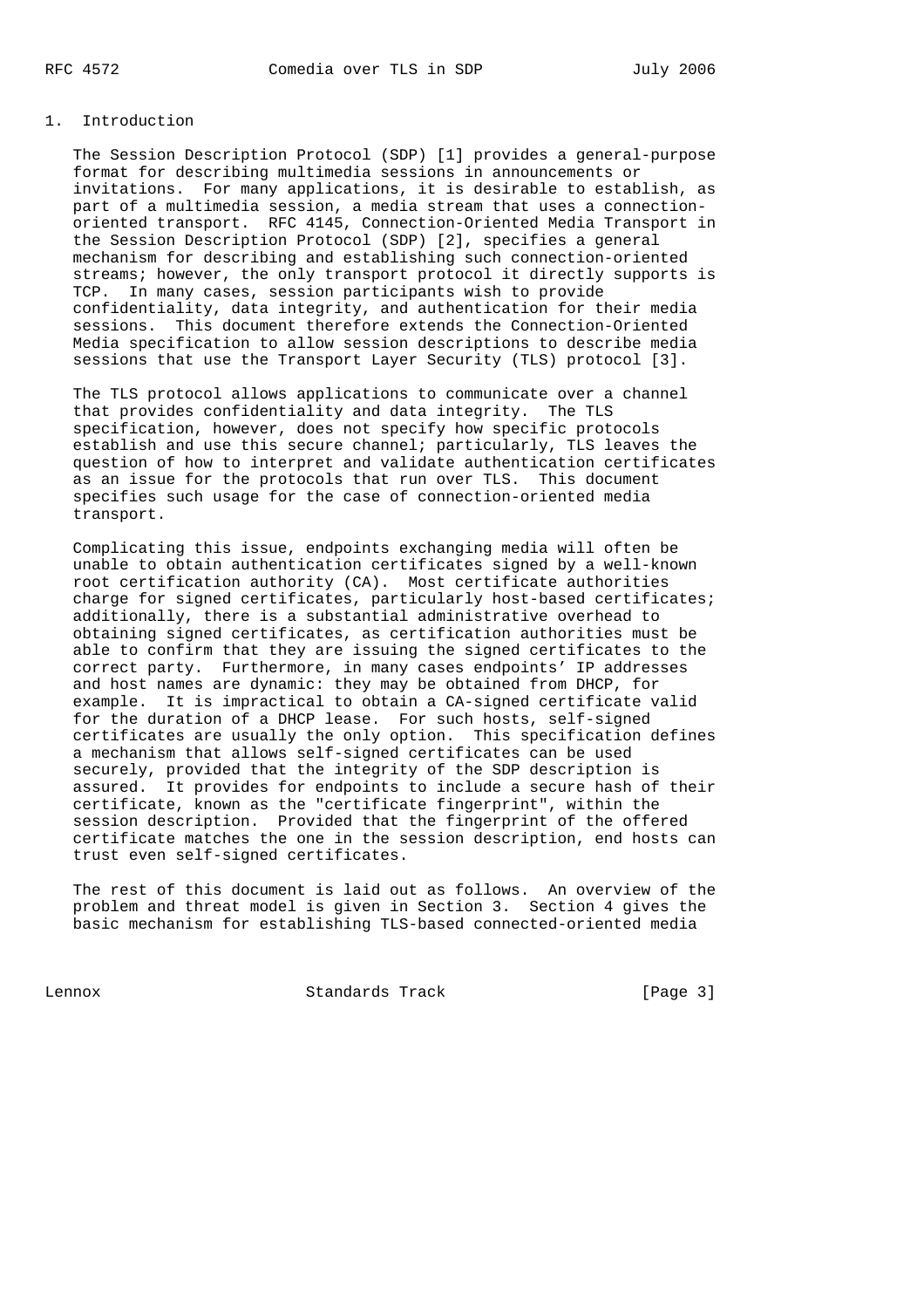in SDP. Section 5 describes the SDP fingerprint attribute, which, assuming that the integrity of SDP content is assured, allows the secure use of self-signed certificates. Section 6 describes which X.509 certificates are presented, and how they are used in TLS. Section 7 discusses additional security considerations.

## 2. Terminology

 In this document, the key words "MUST", "MUST NOT", "REQUIRED", "SHALL", "SHALL NOT", "SHOULD", "SHOULD NOT", "RECOMMENDED", "MAY", and "OPTIONAL" are to be interpreted as described in RFC 2119 [4] and indicate requirement levels for compliant implementations.

#### 3. Overview

 This section discusses the threat model that motivates TLS transport for connection-oriented media streams. It also discusses in more detail the need for end systems to use self-signed certificates.

# 3.1. SDP Operational Modes

 There are two principal operational modes for multimedia sessions: advertised and offer-answer. Advertised sessions are the simpler mode. In this mode, a server publishes, in some manner, an SDP session description of a multimedia session it is making available. The classic example of this mode of operation is the Session Announcement Protocol (SAP) [15], in which SDP session descriptions are periodically transmitted to a well-known multicast group. Traditionally, these descriptions involve multicast conferences, but unicast sessions are also possible. (Connection-oriented media, obviously, cannot use multicast.) Recipients of a session description connect to the addresses published in the session description. These recipients may not previously have been known to the advertiser of the session description.

 Alternatively, SDP conferences can operate in offer-answer mode [5]. This mode allows two participants in a multimedia session to negotiate the multimedia session between them. In this model, one participant offers the other a description of the desired session from its perspective, and the other participant answers with the desired session from its own perspective. In this mode, each of the participants in the session has knowledge of the other one. This is the mode of operation used by the Session Initiation Protocol (SIP) [16].

Lennox Standards Track [Page 4]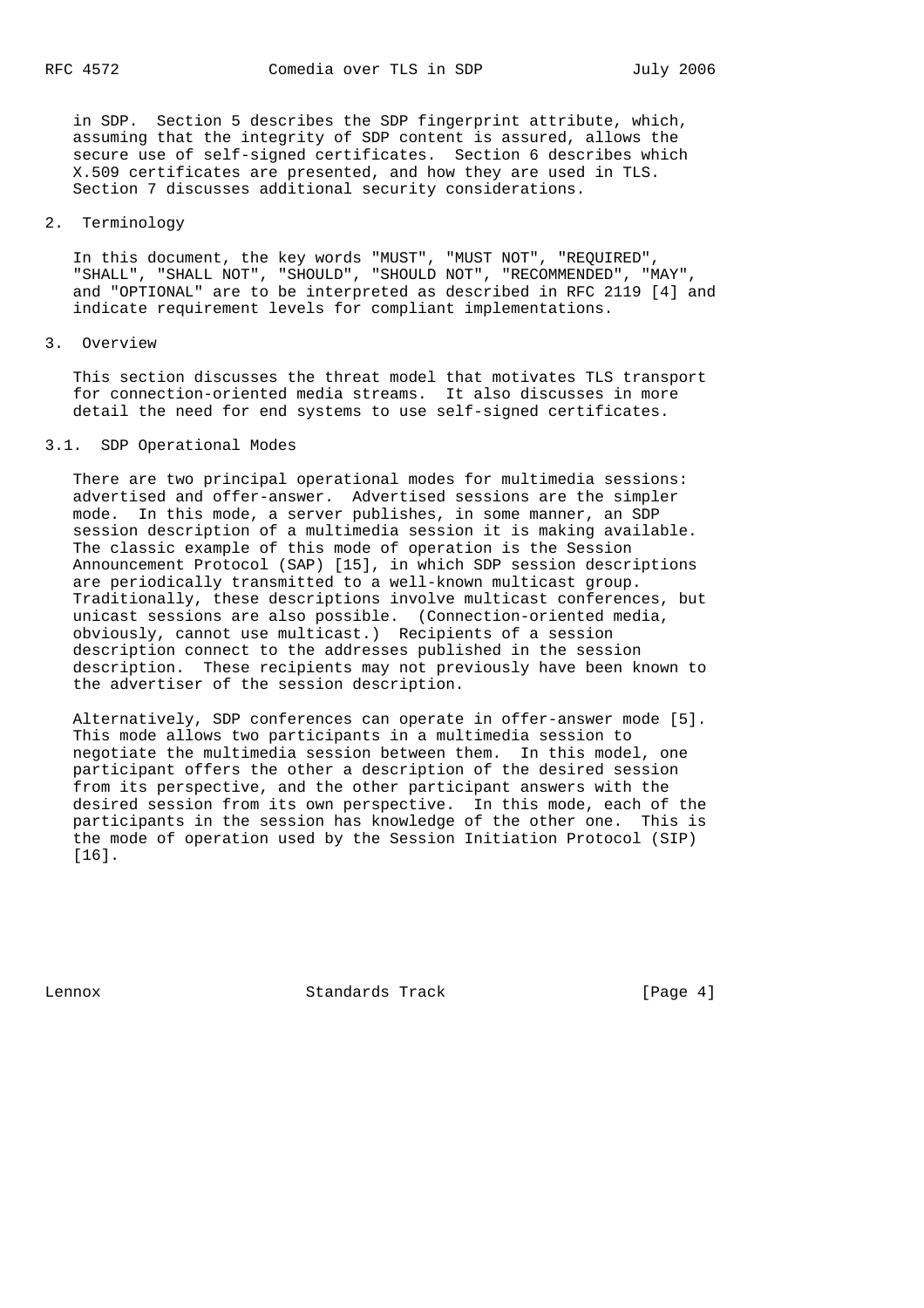## 3.2. Threat Model

 Participants in multimedia conferences often wish to guarantee confidentiality, data integrity, and authentication for their media sessions. This section describes various types of attackers and the ways they attempt to violate these guarantees. It then describes how the TLS protocol can be used to thwart the attackers.

 The simplest type of attacker is one who listens passively to the traffic associated with a multimedia session. This attacker might, for example, be on the same local-area or wireless network as one of the participants in a conference. This sort of attacker does not threaten a connection's data integrity or authentication, and almost any operational mode of TLS can provide media stream confidentiality.

 More sophisticated is an attacker who can send his own data traffic over the network, but who cannot modify or redirect valid traffic. In SDP's 'advertised' operational mode, this can barely be considered an attack; media sessions are expected to be initiated from anywhere on the network. In SDP's offer-answer mode, however, this type of attack is more serious. An attacker could initiate a connection to one or both of the endpoints of a session, thus impersonating an endpoint, or acting as a man in the middle to listen in on their communications. To thwart these attacks, TLS uses endpoint certificates. So long as the certificates' private keys have not been compromised, the endpoints have an external trusted mechanism (most commonly, a mutually-trusted certification authority) to validate certificates, and the endpoints know what certificate identity to expect, endpoints can be certain that such an attack has not taken place.

 Finally, the most serious type of attacker is one who can modify or redirect session descriptions: for example, a compromised or malicious SIP proxy server. Neither TLS itself nor any mechanisms that use it can protect an SDP session against such an attacker. Instead, the SDP description itself must be secured through some mechanism; SIP, for example, defines how S/MIME [17] can be used to secure session descriptions.

#### 3.3. The Need for Self-Signed Certificates

 SDP session descriptions are created by any endpoint that needs to participate in a multimedia session. In many cases, such as SIP phones, such endpoints have dynamically-configured IP addresses and host names and must be deployed with nearly zero configuration. For such an endpoint, it is for practical purposes impossible to obtain a certificate signed by a well-known certification authority.

Lennox Standards Track [Page 5]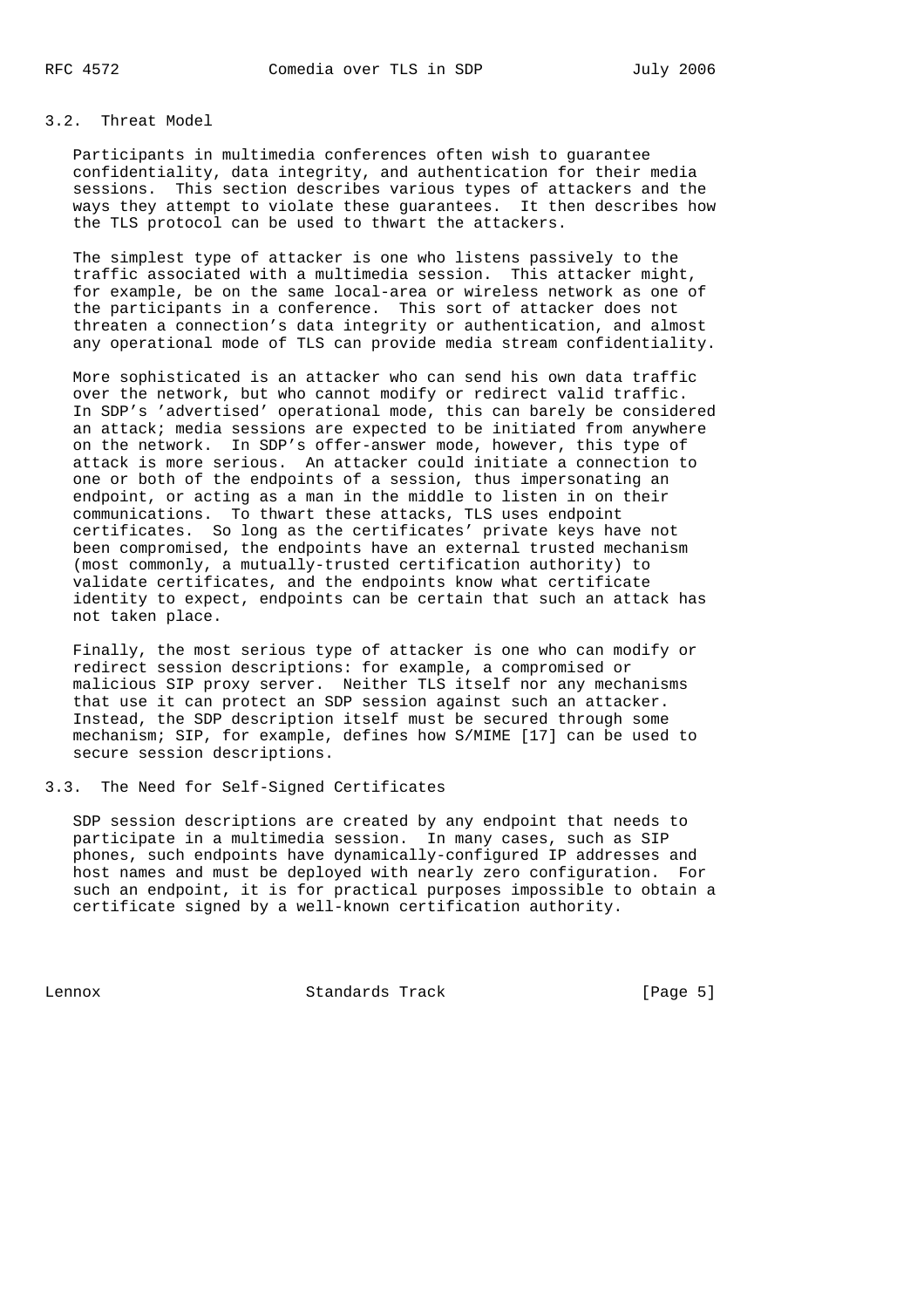If two endpoints have no prior relationship, self-signed certificates cannot generally be trusted, as there is no guarantee that an attacker is not launching a man-in-the-middle attack. Fortunately, however, if the integrity of SDP session descriptions can be assured, it is possible to consider those SDP descriptions themselves as a prior relationship: certificates can be securely described in the session description itself. This is done by providing a secure hash of a certificate, or "certificate fingerprint", as an SDP attribute; this mechanism is described in Section 5.

#### 3.4. Example SDP Description for TLS Connection

 Figure 1 illustrates an SDP offer that signals the availability of a T.38 fax session over TLS. For the purpose of brevity, the main portion of the session description is omitted in the example, showing only the 'm' line and its attributes. (This example is the same as the first one in RFC 4145 [2], except for the proto parameter and the fingerprint attribute.) See the subsequent sections for explanations of the example's TLS-specific attributes.

 (Note: due to RFC formatting conventions, this document splits SDP across lines whose content would exceed 72 characters. A backslash character marks where this line folding has taken place. This backslash and its trailing CRLF and whitespace would not appear in actual SDP content.)

 m=image 54111 TCP/TLS t38 c=IN IP4 192.0.2.2 a=setup:passive a=connection:new a=fingerprint:SHA-1 \ 4A:AD:B9:B1:3F:82:18:3B:54:02:12:DF:3E:5D:49:6B:19:E5:7C:AB

Figure 1: Example SDP Description Offering a TLS Media Stream

4. Protocol Identifiers

 The 'm' line in SDP specifies, among other items, the transport protocol to be used for the media in the session. See the "Media Descriptions" section of SDP [1] for a discussion on transport protocol identifiers.

 This specification defines a new protocol identifier, 'TCP/TLS', which indicates that the media described will use the Transport Layer Security protocol [3] over TCP. (Using TLS over other transport protocols is not discussed in this document.) The 'TCP/TLS' protocol identifier describes only the transport protocol, not the upper-layer protocol. An 'm' line that specifies 'TCP/TLS' MUST further qualify

Lennox **Example 2** Standards Track **Example 2** [Page 6]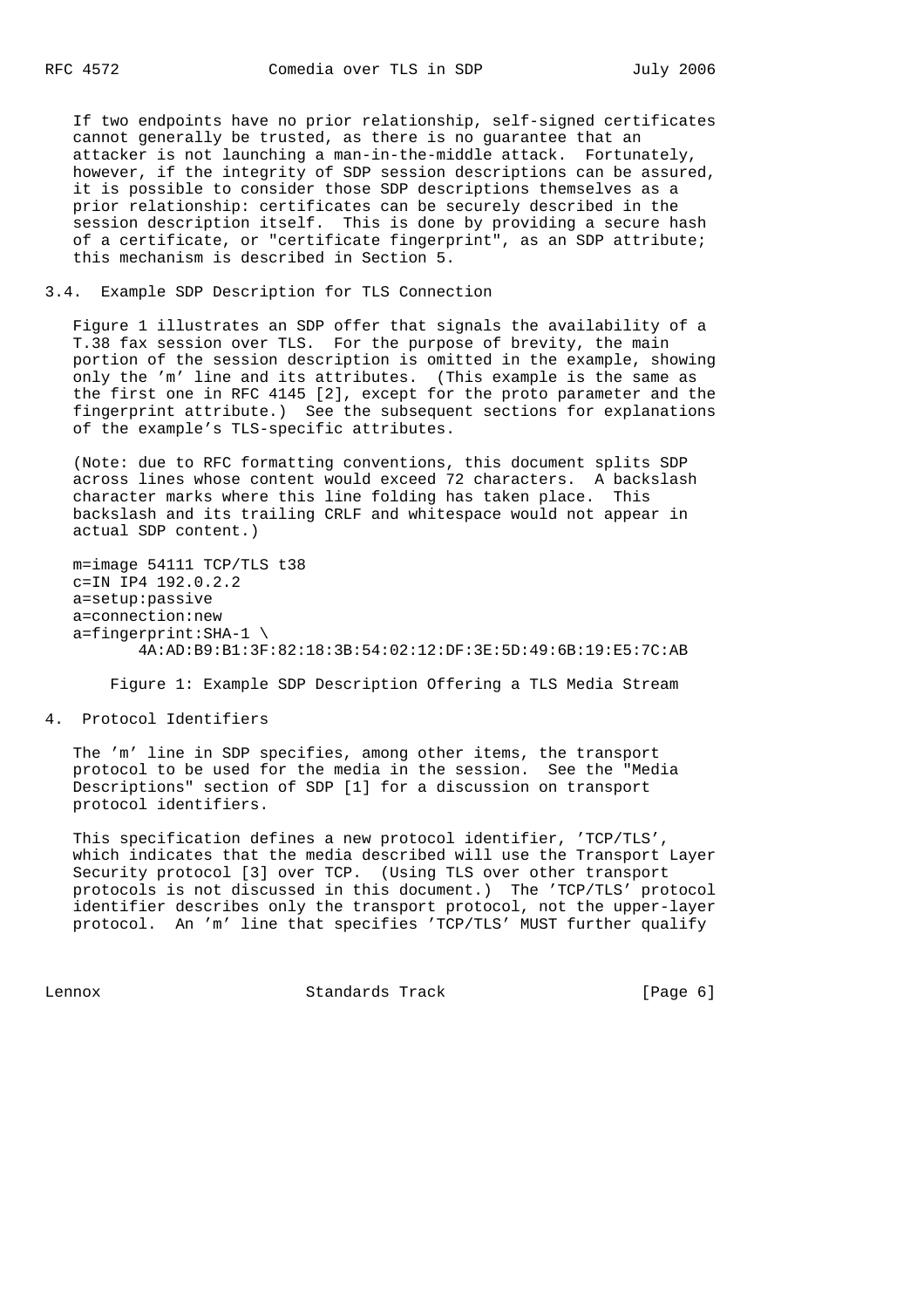the protocol using a fmt identifier to indicate the application being run over TLS.

 Media sessions described with this identifier follow the procedures defined in RFC 4145 [2]. They also use the SDP attributes defined in that specification, 'setup' and 'connection'.

## 5. Fingerprint Attribute

 Parties to a TLS session indicate their identities by presenting authentication certificates as part of the TLS handshake procedure. Authentication certificates are X.509 [6] certificates, as profiled by RFC 3279 [7], RFC 3280 [8], and RFC 4055 [9].

 In order to associate media streams with connections and to prevent unauthorized barge-in attacks on the media streams, endpoints MUST provide a certificate fingerprint. If the X.509 certificate presented for the TLS connection matches the fingerprint presented in the SDP, the endpoint can be confident that the author of the SDP is indeed the initiator of the connection.

 A certificate fingerprint is a secure one-way hash of the DER (distinguished encoding rules) form of the certificate. (Certificate fingerprints are widely supported by tools that manipulate X.509 certificates; for instance, the command "openssl x509 -fingerprint" causes the command-line tool of the openssl package to print a certificate fingerprint, and the certificate managers for Mozilla and Internet Explorer display them when viewing the details of a certificate.)

 A fingerprint is represented in SDP as an attribute (an 'a' line). It consists of the name of the hash function used, followed by the hash value itself. The hash value is represented as a sequence of uppercase hexadecimal bytes, separated by colons. The number of bytes is defined by the hash function. (This is the syntax used by openssl and by the browsers' certificate managers. It is different from the syntax used to represent hash values in, e.g., HTTP digest authentication [18], which uses unseparated lowercase hexadecimal bytes. It was felt that consistency with other applications of fingerprints was more important.)

 The formal syntax of the fingerprint attribute is given in Augmented Backus-Naur Form [10] in Figure 2. This syntax extends the BNF syntax of SDP [1].

Lennox Standards Track [Page 7]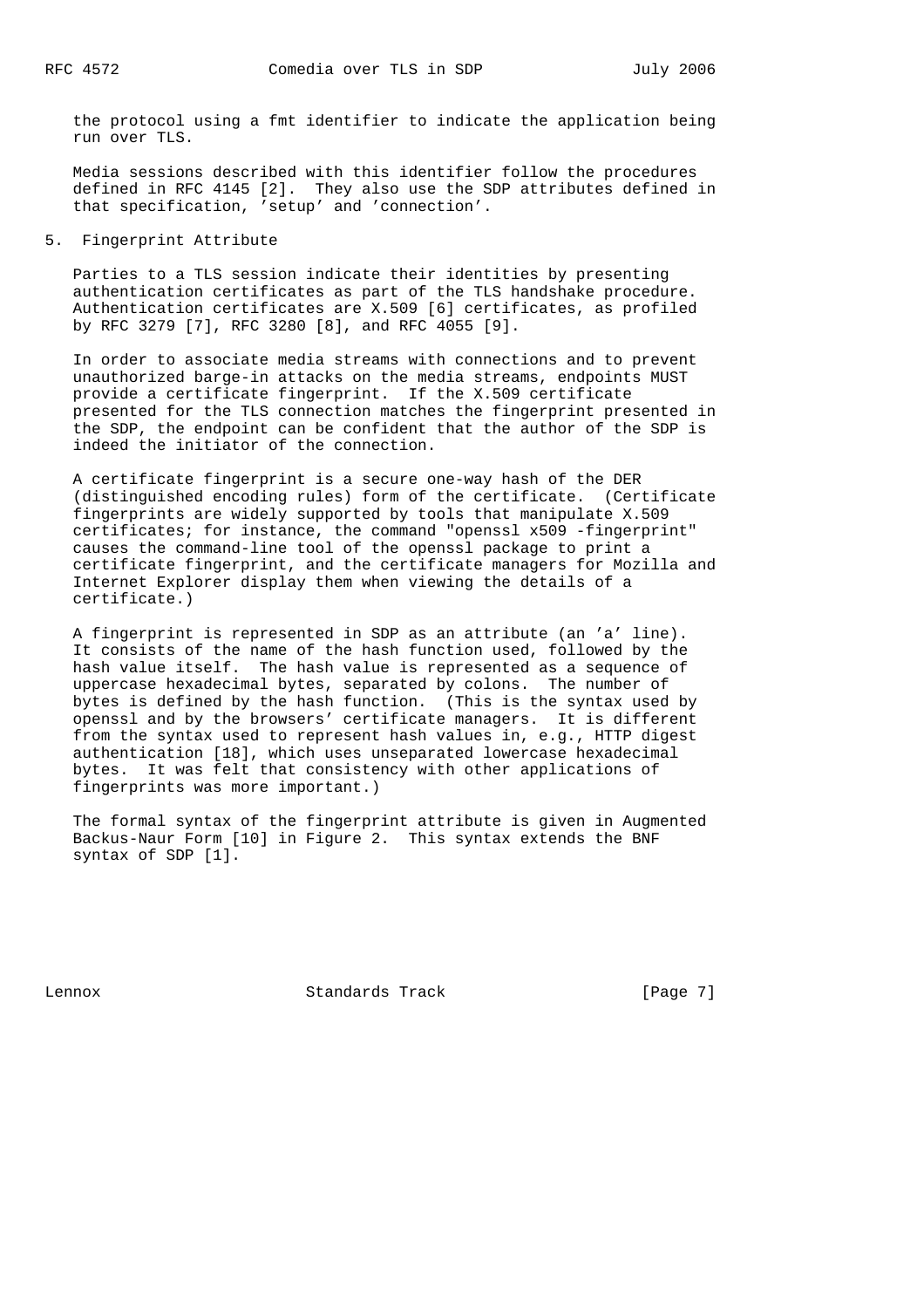| RFC 4572    | Comedia over TLS in SDP                                                                                                                                              | July 2006 |
|-------------|----------------------------------------------------------------------------------------------------------------------------------------------------------------------|-----------|
| attribute   | $=$ fingerprint-attribute                                                                                                                                            |           |
|             | fingerprint-attribute = "fingerprint" ":" hash-func SP fingerprint                                                                                                   |           |
| hash-func   | $=$ "sha-1" / "sha-224" / "sha-256" /<br>"sha-384" / "sha-512" /<br>"md5" / "md2" / token<br>; Additional hash functions can only come<br>; from updates to RFC 3279 |           |
| fingerprint | $=$ 2UHEX $*($ ":" 2UHEX)<br>; Each byte in upper-case hex, separated<br>; by colons.                                                                                |           |
| UHEX        | = $DIST /$ $*x41-46$ ; $A-F$ uppercase                                                                                                                               |           |

Figure 2: Augmented Backus-Naur Syntax for the Fingerprint Attribute

 A certificate fingerprint MUST be computed using the same one-way hash function as is used in the certificate's signature algorithm. (This ensures that the security properties required for the certificate also apply for the fingerprint. It also guarantees that the fingerprint will be usable by the other endpoint, so long as the certificate itself is.) Following RFC 3279 [7] as updated by RFC 4055 [9], therefore, the defined hash functions are 'SHA-1' [11] [19], 'SHA-224' [11], 'SHA-256' [11], 'SHA-384' [11], 'SHA-512' [11], 'MD5' [12], and 'MD2' [13], with 'SHA-1' preferred. A new IANA registry of Hash Function Textual Names, specified in Section 8, allows for addition of future tokens, but they may only be added if they are included in RFCs that update or obsolete RFC 3279 [7]. Self-signed certificates (for which legacy certificates are not a consideration) MUST use one of the FIPS 180 algorithms (SHA-1, SHA-224, SHA-256, SHA-384, or SHA-512) as their signature algorithm, and thus also MUST use it to calculate certificate fingerprints.

 The fingerprint attribute may be either a session-level or a media level SDP attribute. If it is a session-level attribute, it applies to all TLS sessions for which no media-level fingerprint attribute is defined.

Lennox **Standards Track** [Page 8]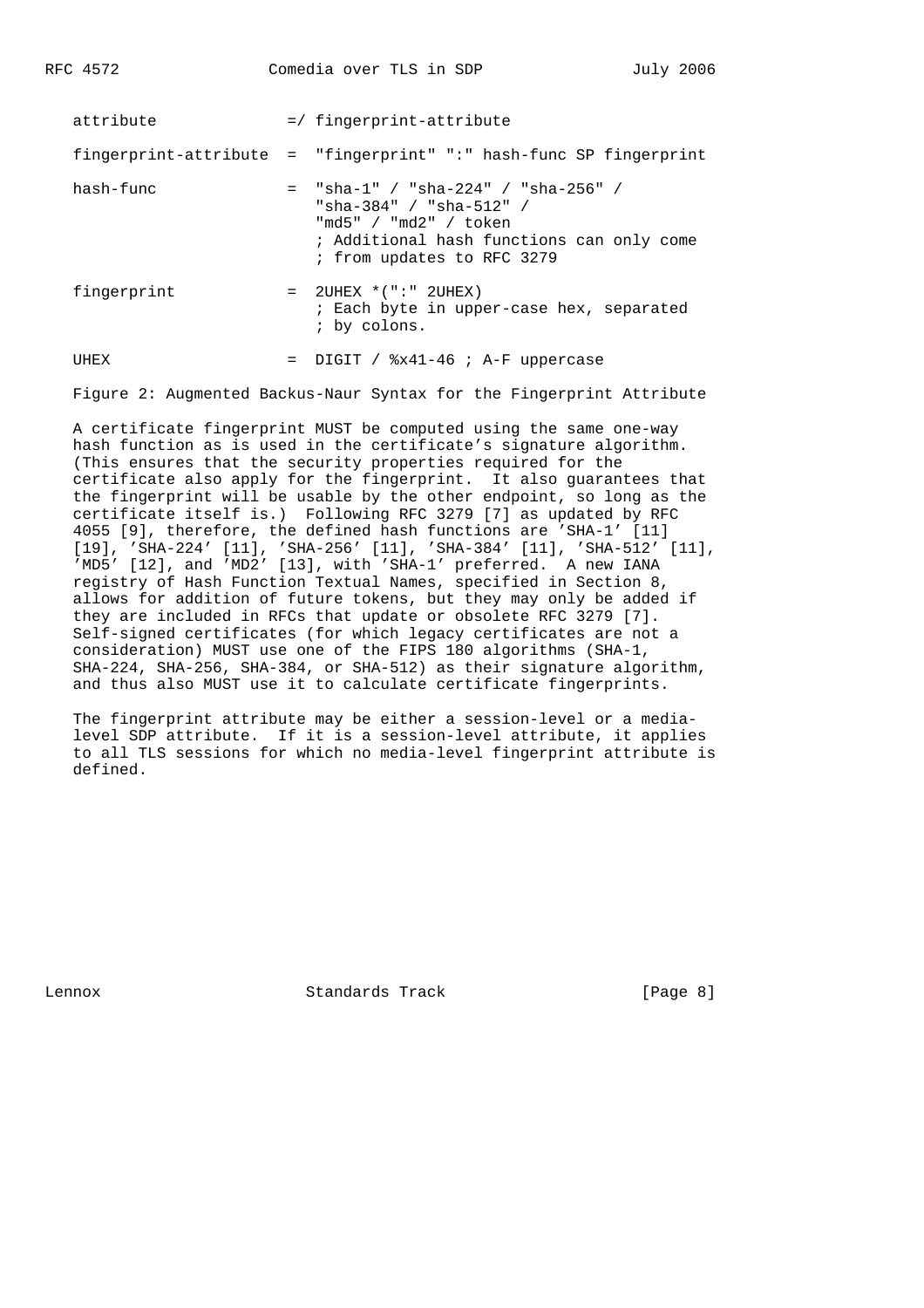## 6. Endpoint Identification

# 6.1. Certificate Choice

 An X.509 certificate binds an identity and a public key. If SDP describing a TLS session is transmitted over a mechanism that provides integrity protection, a certificate asserting any syntactically valid identity MAY be used. For example, an SDP description sent over HTTP/TLS [20] or secured by S/MIME [17] MAY assert any identity in the certificate securing the media connection.

 Security protocols that provide only hop-by-hop integrity protection (e.g., the sips protocol [16], SIP over TLS) are considered sufficiently secure to allow the mode in which any valid identity is accepted. However, see Section 7 for a discussion of some security implications of this fact.

 In situations where the SDP is not integrity-protected, however, the certificate provided for a TLS connection MUST certify an appropriate identity for the connection. In these scenarios, the certificate presented by an endpoint MUST certify either the SDP connection address, or the identity of the creator of the SDP message, as follows:

- o If the connection address for the media description is specified as an IP address, the endpoint MAY use a certificate with an iPAddress subjectAltName that exactly matches the IP in the connection-address in the session description's 'c' line. Similarly, if the connection address for the media description is specified as a fully-qualified domain name, the endpoint MAY use a certificate with a dNSName subjectAltName matching the specified 'c' line connection-address exactly. (Wildcard patterns MUST NOT be used.)
- o Alternately, if the SDP session description of the session was transmitted over a protocol (such as SIP [16]) for which the identities of session participants are defined by uniform resource identifiers (URIs), the endpoint MAY use a certificate with a uniformResourceIdentifier subjectAltName corresponding to the identity of the endpoint that generated the SDP. The details of what URIs are valid are dependent on the transmitting protocol. (For more details on the validity of URIs, see Section 7.)

 Identity matching is performed using the matching rules specified by RFC 3280 [8]. If more than one identity of a given type is present in the certificate (e.g., more than one dNSName name), a match in any one of the set is considered acceptable. To support the use of certificate caches, as described in Section 7, endpoints SHOULD

Lennox Standards Track [Page 9]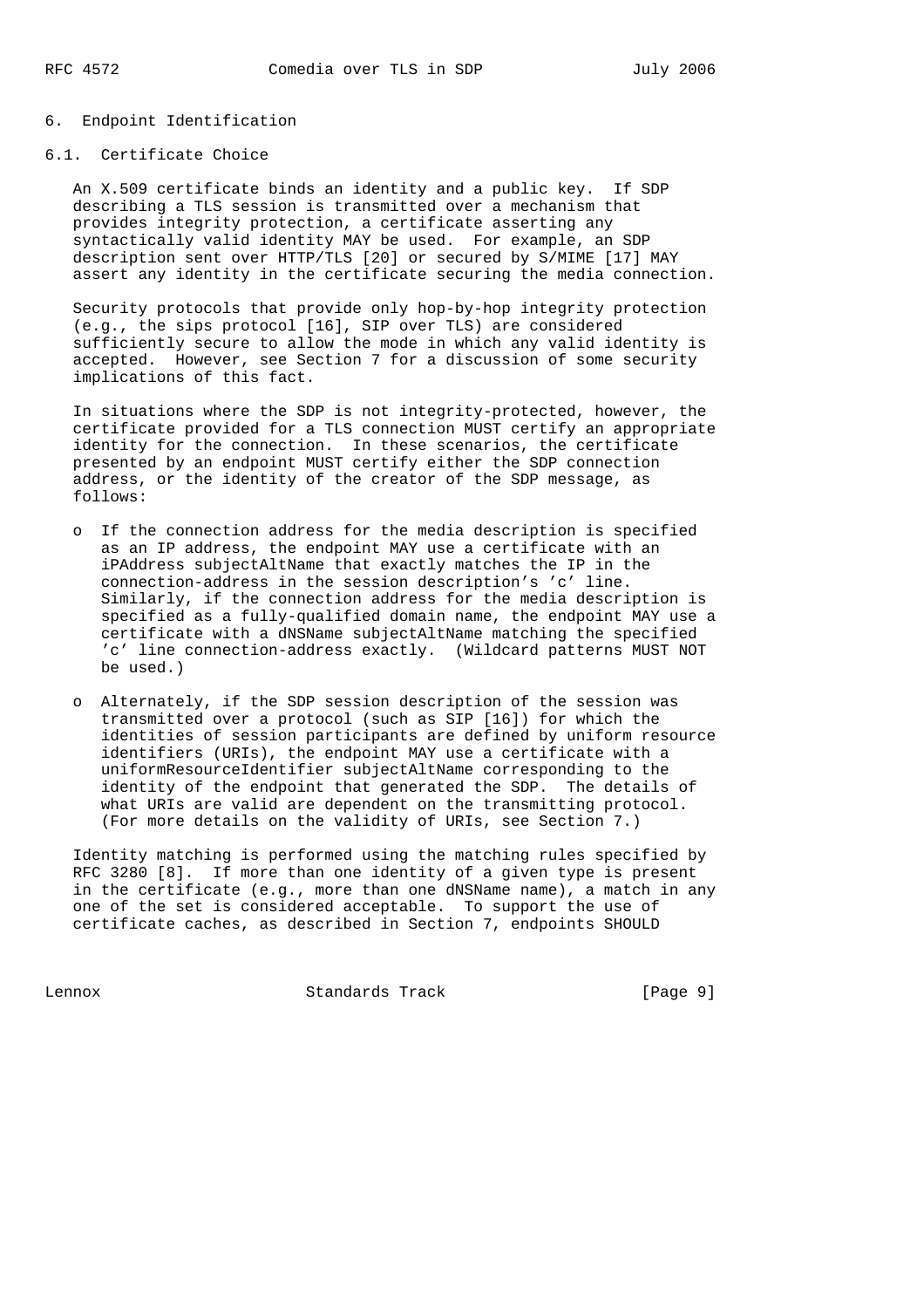consistently provide the same certificate for each identity they support.

## 6.2. Certificate Presentation

 In all cases, an endpoint acting as the TLS server (i.e., one taking the 'setup:passive' role, in the terminology of connection-oriented media) MUST present a certificate during TLS initiation, following the rules presented in Section 6.1. If the certificate does not match the original fingerprint, the client endpoint MUST terminate the media connection with a bad\_certificate error.

 If the SDP offer/answer model [5] is being used, the client (the endpoint with the 'setup:active' role) MUST also present a certificate following the rules of Section 6.1. The server MUST request a certificate, and if the client does not provide one, or if the certificate does not match the provided fingerprint, the server endpoint MUST terminate the media connection with a bad\_certificate error.

 Note that when the offer/answer model is being used, it is possible for a media connection to outrace the answer back to the offerer. Thus, if the offerer has offered a 'setup:passive' or 'setup:actpass' role, it MUST (as specified in RFC 4145 [2]) begin listening for an incoming connection as soon as it sends its offer. However, it MUST NOT assume that the data transmitted over the TLS connection is valid until it has received a matching fingerprint in an SDP answer. If the fingerprint, once it arrives, does not match the client's certificate, the server endpoint MUST terminate the media connection with a bad\_certificate error, as stated in the previous paragraph.

 If offer/answer is not being used (e.g., if the SDP was sent over the Session Announcement Protocol [15]), there is no secure channel available for clients to communicate certificate fingerprints to servers. In this case, servers MAY request client certificates, which SHOULD be signed by a well-known certification authority, or MAY allow clients to connect without a certificate.

## 7. Security Considerations

 This entire document concerns itself with security. The problem to be solved is addressed in Section 1, and a high-level overview is presented in Section 3. See the SDP specification [1] for security considerations applicable to SDP in general.

 Offering a TCP/TLS connection in SDP (or agreeing to one in SDP offer/answer mode) does not create an obligation for an endpoint to accept any TLS connection with the given fingerprint. Instead, the

Lennox Standards Track [Page 10]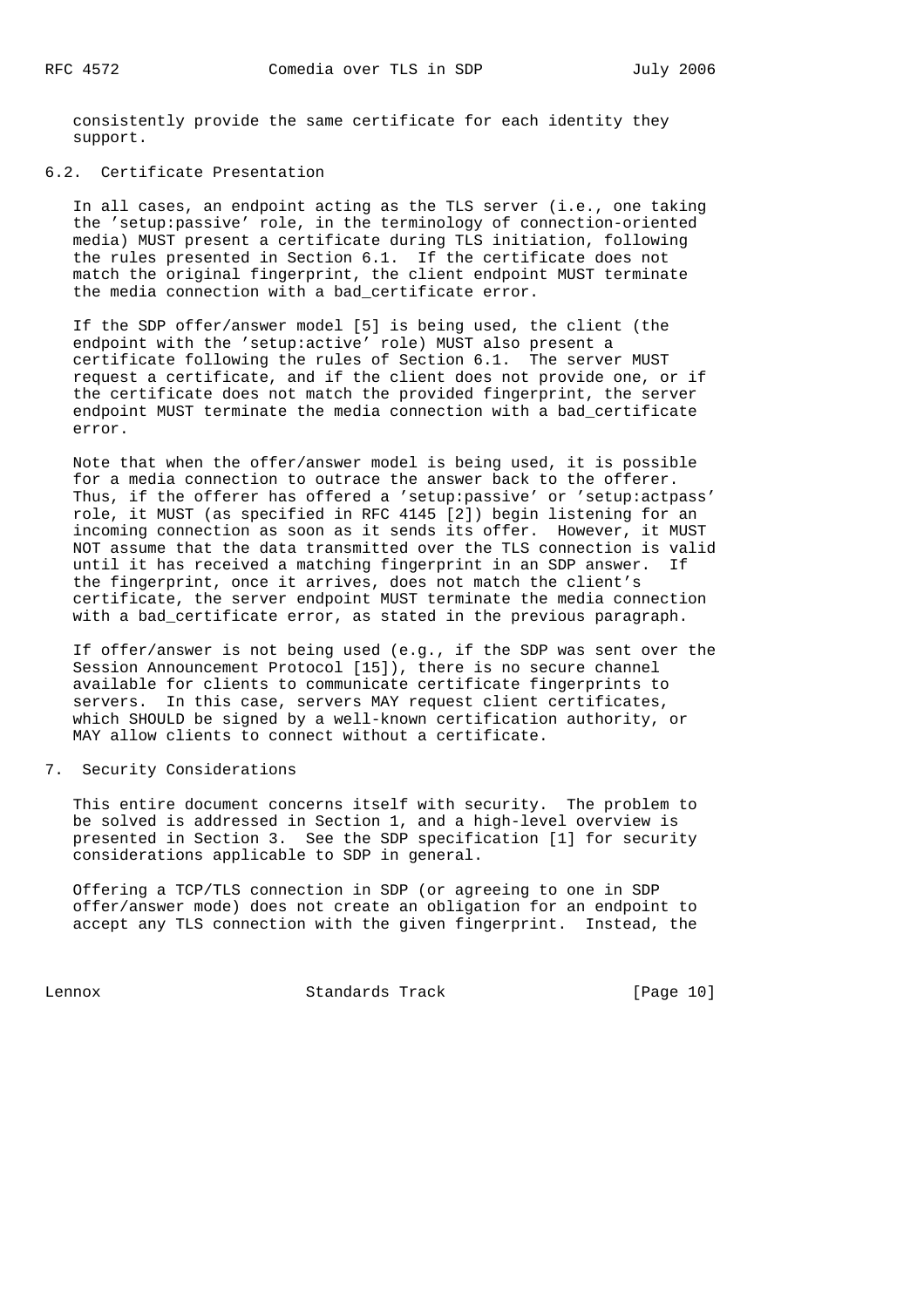endpoint must engage in the standard TLS negotiation procedure to ensure that the TLS stream cipher and MAC algorithm chosen meet the security needs of the higher-level application. (For example, an offered stream cipher of TLS\_NULL\_WITH\_NULL\_NULL SHOULD be rejected in almost every application scenario.)

 Like all SDP messages, SDP messages describing TLS streams are conveyed in an encapsulating application protocol (e.g., SIP, Media Gateway Control Protocol (MGCP), etc.). It is the responsibility of the encapsulating protocol to ensure the integrity of the SDP security descriptions. Therefore, the application protocol SHOULD either invoke its own security mechanisms (e.g., secure multiparts) or, alternatively, utilize a lower-layer security service (e.g., TLS or IPsec). This security service SHOULD provide strong message authentication as well as effective replay protection.

 However, such integrity protection is not always possible. For these cases, end systems SHOULD maintain a cache of certificates that other parties have previously presented using this mechanism. If possible, users SHOULD be notified when an unsecured certificate associated with a previously unknown end system is presented and SHOULD be strongly warned if a different unsecured certificate is presented by a party with which they have communicated in the past. In this way, even in the absence of integrity protection for SDP, the security of this document's mechanism is equivalent to that of the Secure Shell (ssh) protocol [21], which is vulnerable to man-in-the-middle attacks when two parties first communicate, but can detect ones that occur subsequently. (Note that a precise definition of the "other party" depends on the application protocol carrying the SDP message.) Users SHOULD NOT, however, in any circumstances be notified about certificates described in SDP descriptions sent over an integrity protected channel.

 To aid interoperability and deployment, security protocols that provide only hop-by-hop integrity protection (e.g., the sips protocol [16], SIP over TLS) are considered sufficiently secure to allow the mode in which any syntactically valid identity is accepted in a certificate. This decision was made because sips is currently the integrity mechanism most likely to be used in deployed networks in the short to medium term. However, in this mode, SDP integrity is vulnerable to attacks by compromised or malicious middleboxes, e.g., SIP proxy servers. End systems MAY warn users about SDP sessions that are secured in only a hop-by-hop manner, and definitions of media formats running over TCP/TLS MAY specify that only end-to-end integrity mechanisms be used.

Lennox Standards Track [Page 11]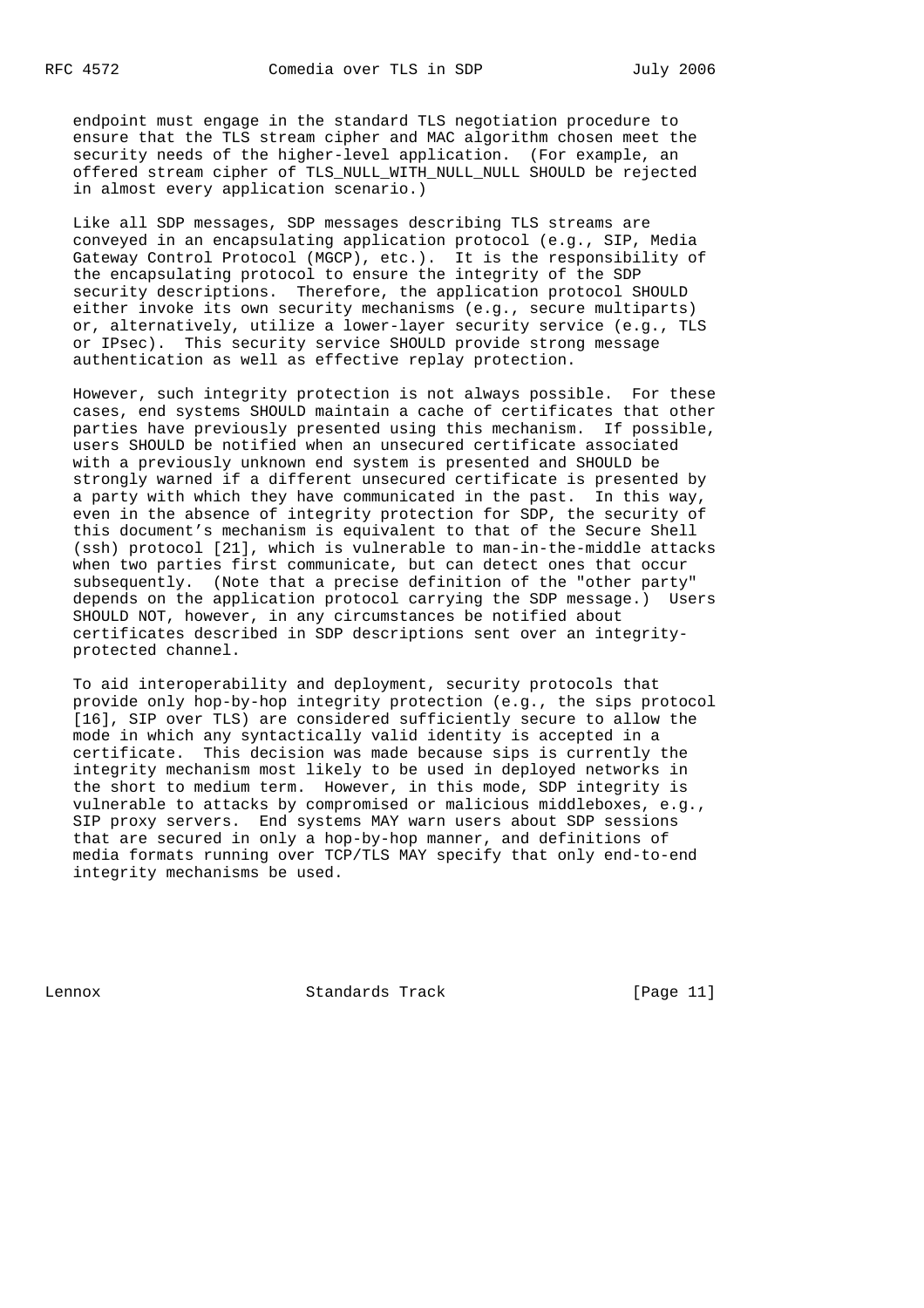Depending on how SDP messages are transmitted, it is not always possible to determine whether or not a subjectAltName presented in a remote certificate is expected for the remote party. In particular, given call forwarding, third-party call control, or session descriptions generated by endpoints controlled by the Gateway Control Protocol [22], it is not always possible in SIP to determine what entity ought to have generated a remote SDP response. In general, when not using authenticity and integrity protection of SDP descriptions, a certificate transmitted over SIP SHOULD assert the endpoint's SIP Address of Record as a uniformResourceIndicator subjectAltName. When an endpoint receives a certificate over SIP asserting an identity (including an iPAddress or dNSName identity) other than the one to which it placed or received the call, it SHOULD alert the user and ask for confirmation. This applies whether certificates are self-signed, or signed by certification authorities; a certificate for sip:bob@example.com may be legitimately signed by a certification authority, but may still not be acceptable for a call to sip:alice@example.com. (This issue is not one specific to this specification; the same consideration applies for S/MIME-signed SDP carried over SIP.)

 This document does not define any mechanism for securely transporting RTP and RTP Control Protocol (RTCP) packets over a connection-oriented channel. There was no consensus in the working group as to whether it would be better to send Secure RTP packets [23] over a connection-oriented transport [24], or whether it would be better to send standard unsecured RTP packets over TLS using the mechanisms described in this document. The group consensus was to wait until a use-case requiring secure connection-oriented RTP was presented.

 TLS is not always the most appropriate choice for secure connection oriented media; in some cases, a higher- or lower-level security protocol may be appropriate.

# 8. IANA Considerations

 This document defines an SDP proto value: 'TCP/TLS'. Its format is defined in Section 4. This proto value has been registered by IANA under "Session Description Protocol (SDP) Parameters" under "proto".

 This document defines an SDP session and media-level attribute: 'fingerprint'. Its format is defined in Section 5. This attribute has been registered by IANA under "Session Description Protocol (SDP) Parameters" under "att-field (both session and media level)".

 The SDP specification [1] states that specifications defining new proto values, like the 'TCP/TLS' proto value defined in this one,

Lennox Standards Track [Page 12]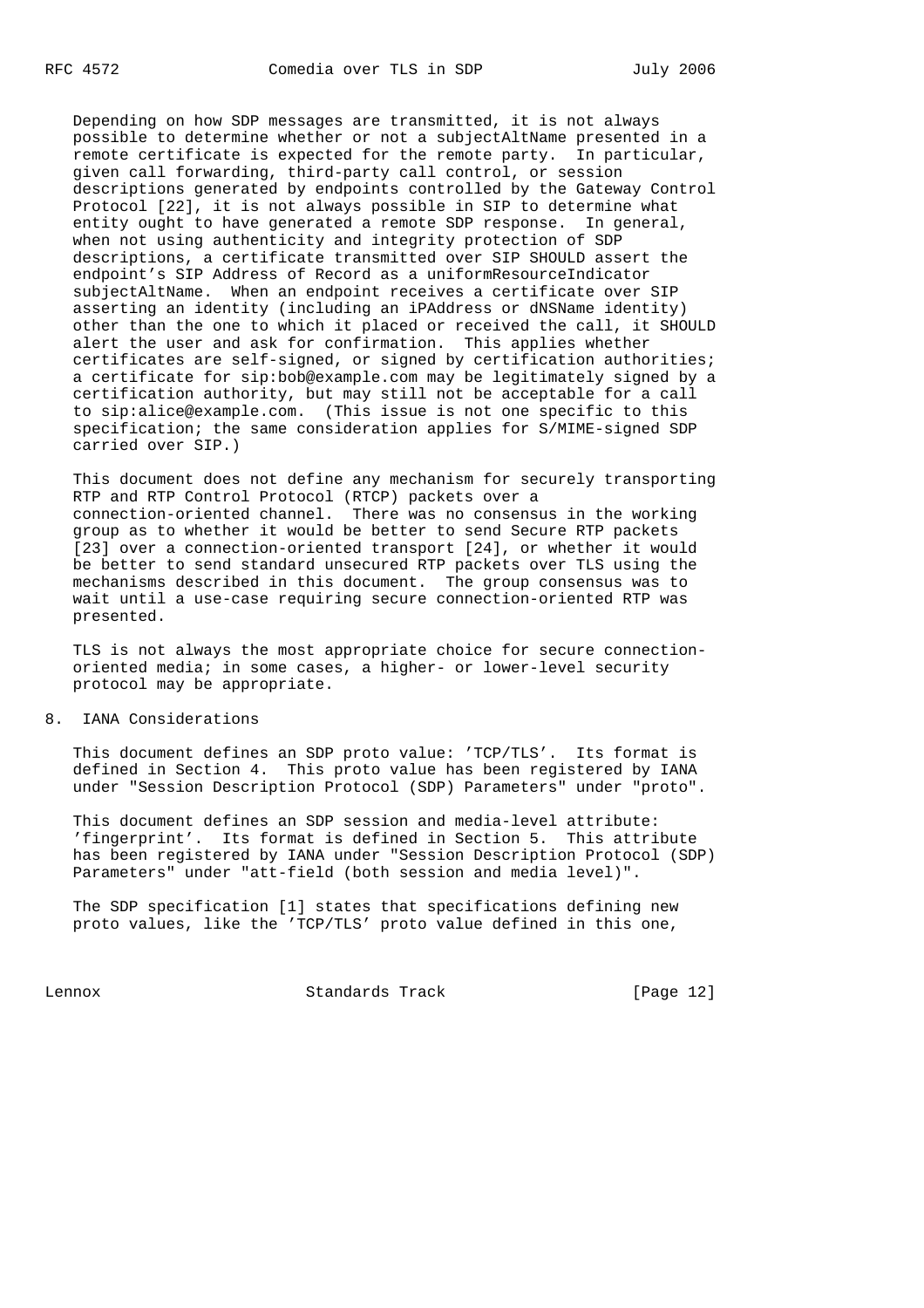must define the rules by which their media format (fmt) namespace is managed. For the TCP/TLS protocol, new formats SHOULD have an associated MIME registration. Use of an existing MIME subtype for the format is encouraged. If no MIME subtype exists, it is RECOMMENDED that a suitable one be registered through the IETF process [14] by production of, or reference to, a standards-track RFC that defines the transport protocol for the format.

 This specification creates a new IANA registry named "Hash Function Textual Names". It will not be part of the SDP Parameters.

 The names of hash functions used for certificate fingerprints are registered by the IANA. Hash functions MUST be defined by standards track RFCs that update or obsolete RFC 3279 [7].

 When registering a new hash function textual name, the following information MUST be provided:

- o The textual name of the hash function.
- o The Object Identifier (OID) of the hash function as used in X.509 certificates.
- o A reference to the standards-track RFC, updating or obsoleting RFC 3279 [7], defining the use of the hash function in X.509 certificates.

Figure 3 contains the initial values of this registry.

| Hash Function Name | OID                    | Reference |
|--------------------|------------------------|-----------|
|                    |                        |           |
| " $md2$ "          | 1.2.840.113549.2.2     | RFC 3279  |
| " $md5$ "          | 1.2.840.113549.2.5     | RFC 3279  |
| $"$ sha-1"         | 1.3.14.3.2.26          | RFC 3279  |
| $"$ sha-224"       | 2.16.840.1.101.3.4.2.4 | RFC 4055  |
| $"$ sha-256"       | 2.16.840.1.101.3.4.2.1 | RFC 4055  |
| " $sha - 384"$     | 2.16.840.1.101.3.4.2.2 | RFC 4055  |
| " $sha-512"$       | 2.16.840.1.101.3.4.2.3 | RFC 4055  |
|                    |                        |           |

Figure 3: IANA Hash Function Textual Name Registry

Lennox Standards Track [Page 13]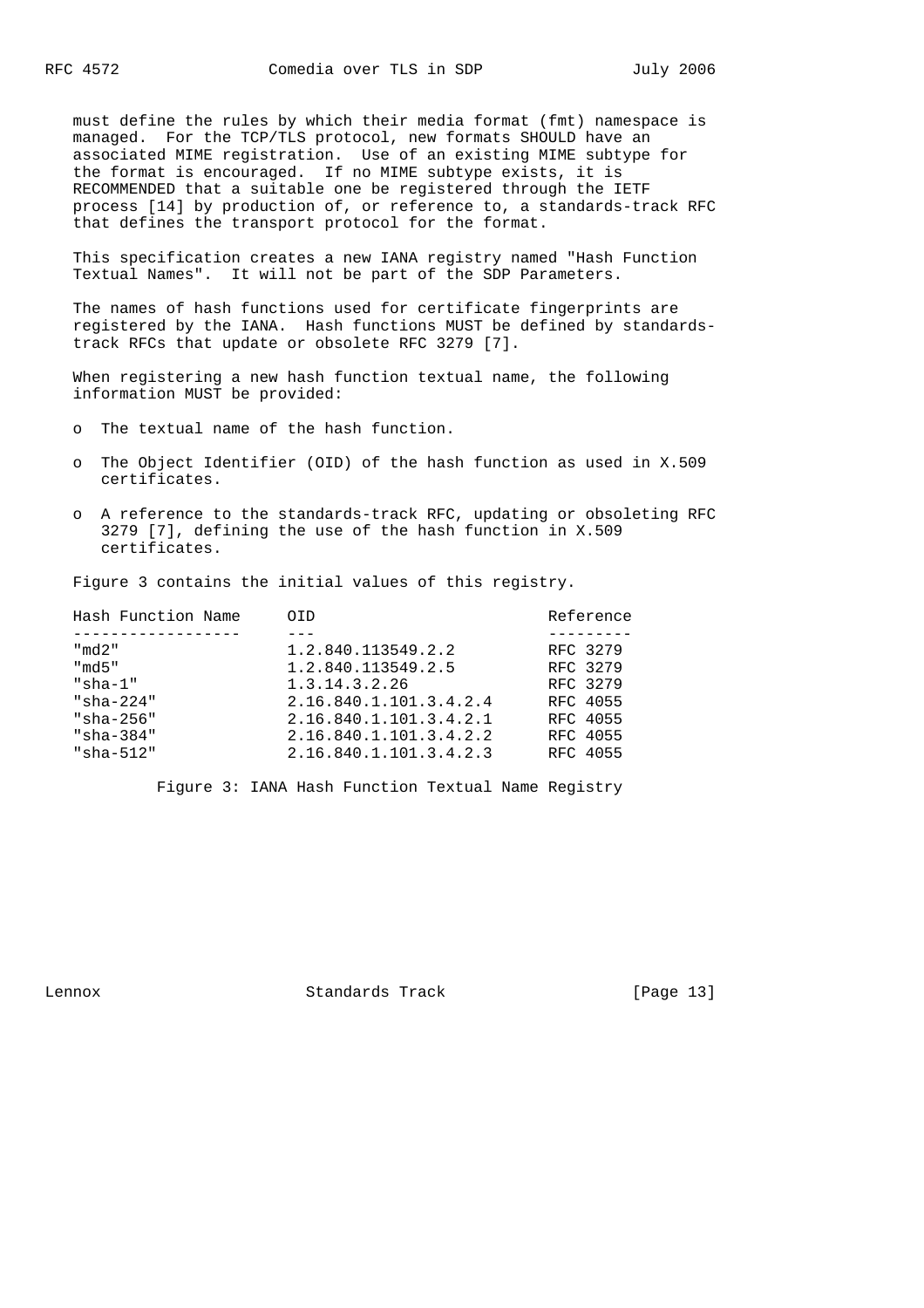# 9. References

- 9.1. Normative References
	- [1] Handley, M., Jacobson, V., and C. Perkins, "SDP: Session Description Protocol", RFC 4566, July 2006.
	- [2] Yon, D. and G. Camarillo, "TCP-Based Media Transport in the Session Description Protocol (SDP)", RFC 4145, September 2005.
	- [3] Dierks, T. and E. Rescorla, "The Transport Layer Security (TLS) Protocol Version 1.1", RFC 4346, April 2006.
	- [4] Bradner, S., "Key words for use in RFCs to Indicate Requirement Levels", BCP 14, RFC 2119, March 1997.
	- [5] Rosenberg, J. and H. Schulzrinne, "An Offer/Answer Model with Session Description Protocol (SDP)", RFC 3264, June 2002.
	- [6] International Telecommunications Union, "Information technology - Open Systems Interconnection - The Directory: Public-key and attribute certificate frameworks", ITU-T Recommendation X.509, ISO Standard 9594-8, March 2000.
	- [7] Bassham, L., Polk, W., and R. Housley, "Algorithms and Identifiers for the Internet X.509 Public Key Infrastructure Certificate and Certificate Revocation List (CRL) Profile", RFC 3279, April 2002.
	- [8] Housley, R., Polk, W., Ford, W., and D. Solo, "Internet X.509 Public Key Infrastructure Certificate and Certificate Revocation List (CRL) Profile", RFC 3280, April 2002.
	- [9] Schaad, J., Kaliski, B., and R. Housley, "Additional Algorithms and Identifiers for RSA Cryptography for use in the Internet X.509 Public Key Infrastructure Certificate and Certificate Revocation List (CRL) Profile", RFC 4055, June 2005.
	- [10] Crocker, D. and P. Overell, "Augmented BNF for Syntax Specifications: ABNF", RFC 4234, October 2005.
	- [11] National Institute of Standards and Technology, "Secure Hash Standard", FIPS PUB 180-2, August 2002, <http://csrc.nist.gov/ publications/fips/fips180-2/fips180-2.pdf>.
	- [12] Rivest, R., "The MD5 Message-Digest Algorithm", RFC 1321, April 1992.

Lennox Standards Track [Page 14]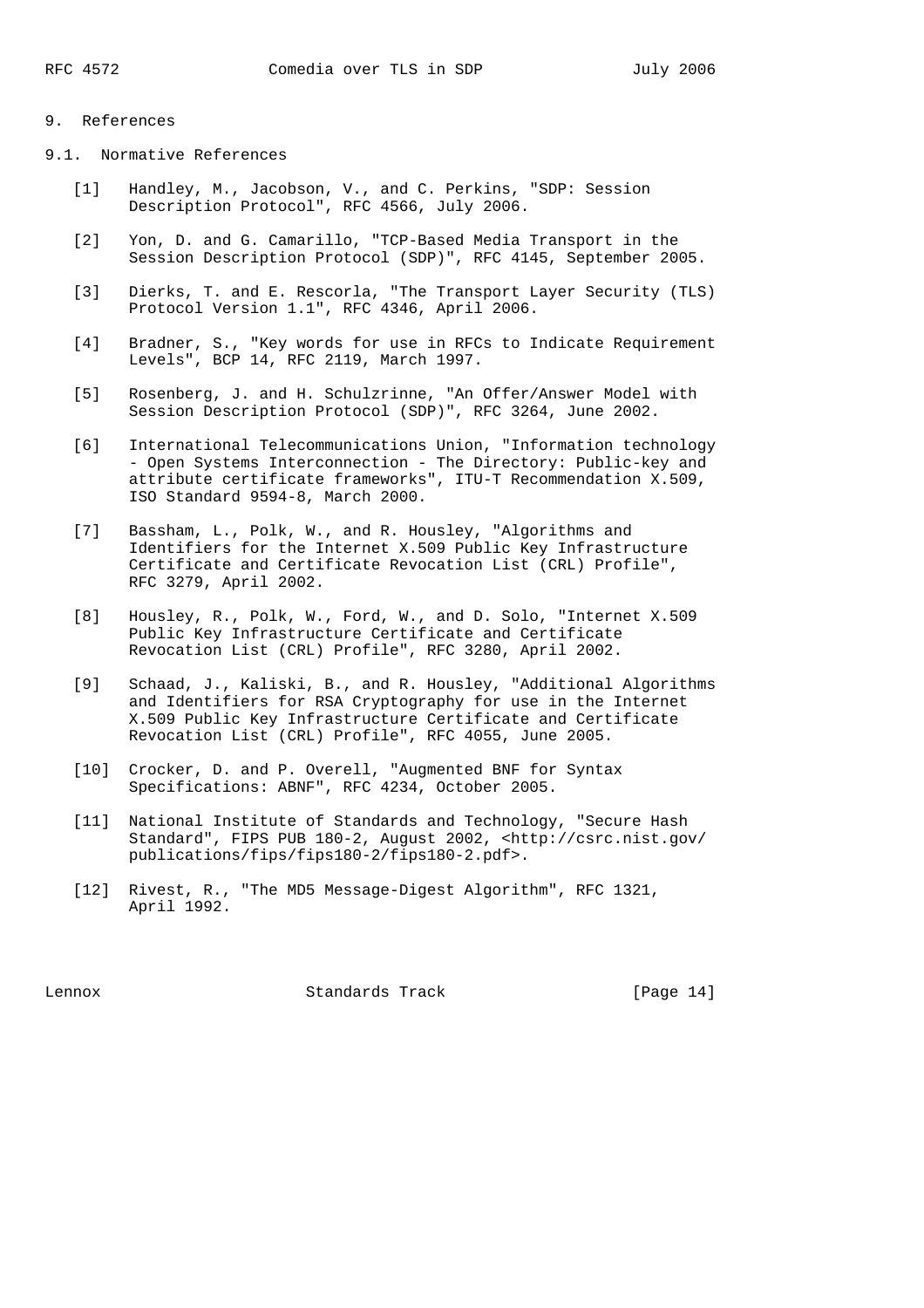- [13] Kaliski, B., "The MD2 Message-Digest Algorithm", RFC 1319, April 1992.
- [14] Freed, N. and J. Klensin, "Media Type Specifications and Registration Procedures", BCP 13, RFC 4288, December 2005.

### 9.2. Informative References

- [15] Handley, M., Perkins, C., and E. Whelan, "Session Announcement Protocol", RFC 2974, October 2000.
- [16] Rosenberg, J., Schulzrinne, H., Camarillo, G., Johnston, A., Peterson, J., Sparks, R., Handley, M., and E. Schooler, "SIP: Session Initiation Protocol", RFC 3261, June 2002.
- [17] Ramsdell, B., "Secure/Multipurpose Internet Mail Extensions (S/MIME) Version 3.1 Message Specification", RFC 3851, July 2004.
- [18] Franks, J., Hallam-Baker, P., Hostetler, J., Lawrence, S., Leach, P., Luotonen, A., and L. Stewart, "HTTP Authentication: Basic and Digest Access Authentication", RFC 2617, June 1999.
	- [19] Eastlake, D. and P. Jones, "US Secure Hash Algorithm 1 (SHA1)", RFC 3174, September 2001.
	- [20] Rescorla, E., "HTTP Over TLS", RFC 2818, May 2000.
	- [21] Ylonen, T. and C. Lonvick, "The Secure Shell (SSH) Protocol Architecture", RFC 4251, January 2006.
	- [22] Groves, C., Pantaleo, M., Anderson, T., and T. Taylor, "Gateway Control Protocol Version 1", RFC 3525, June 2003.
	- [23] Baugher, M., McGrew, D., Naslund, M., Carrara, E., and K. Norrman, "The Secure Real-time Transport Protocol (SRTP)", RFC 3711, March 2004.
	- [24] Lazzaro, J., "Framing Real-time Transport Protocol (RTP) and RTP Control Protocol (RTCP) Packets over Connection-Oriented Transport", RFC 4571, July 2006.

Lennox Standards Track [Page 15]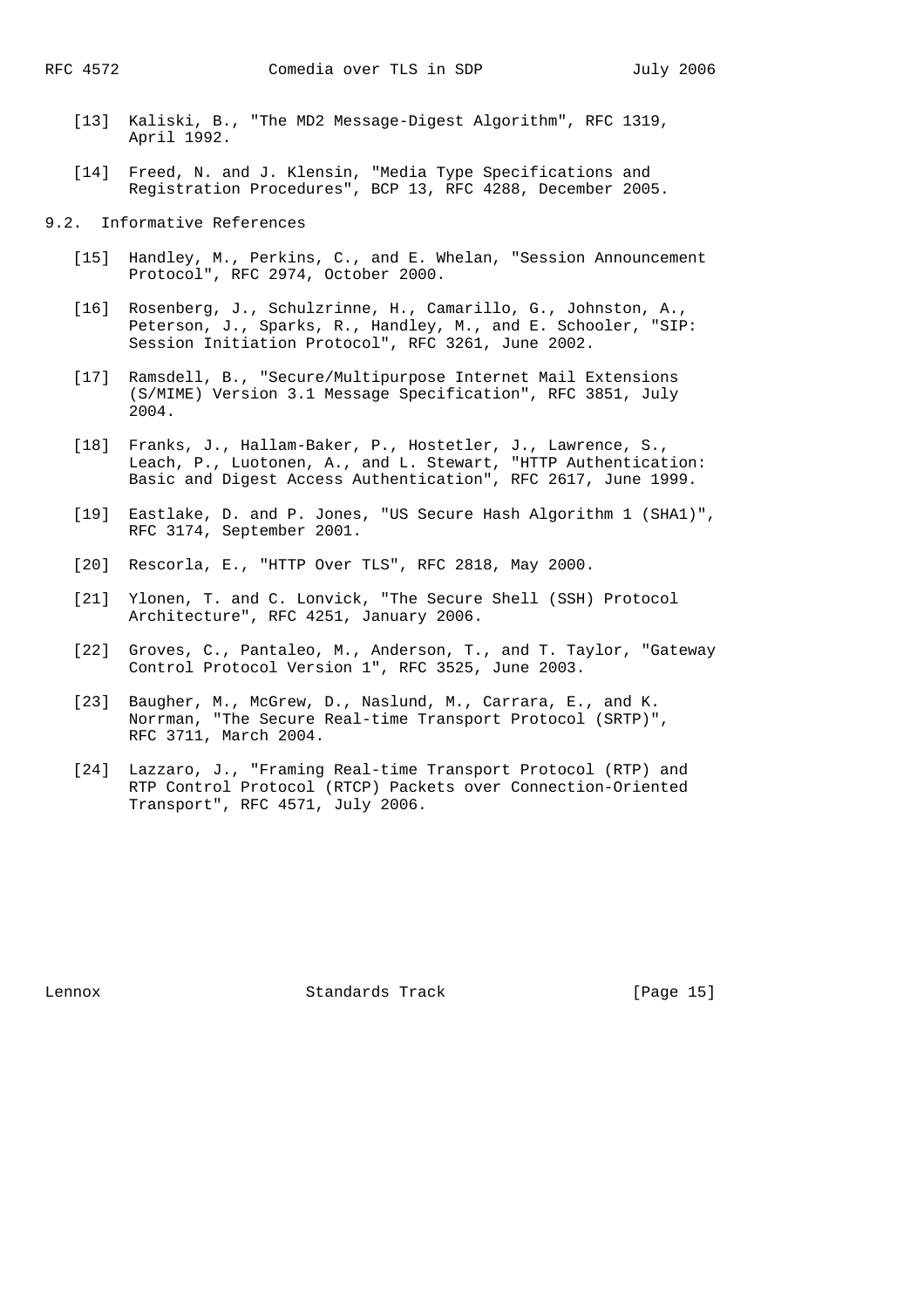Author's Address

 Jonathan Lennox Columbia University Department of Computer Science 450 Computer Science 1214 Amsterdam Ave., M.C. 0401 New York, NY 10027 US

EMail: lennox@cs.columbia.edu

Lennox **Standards Track** [Page 16]